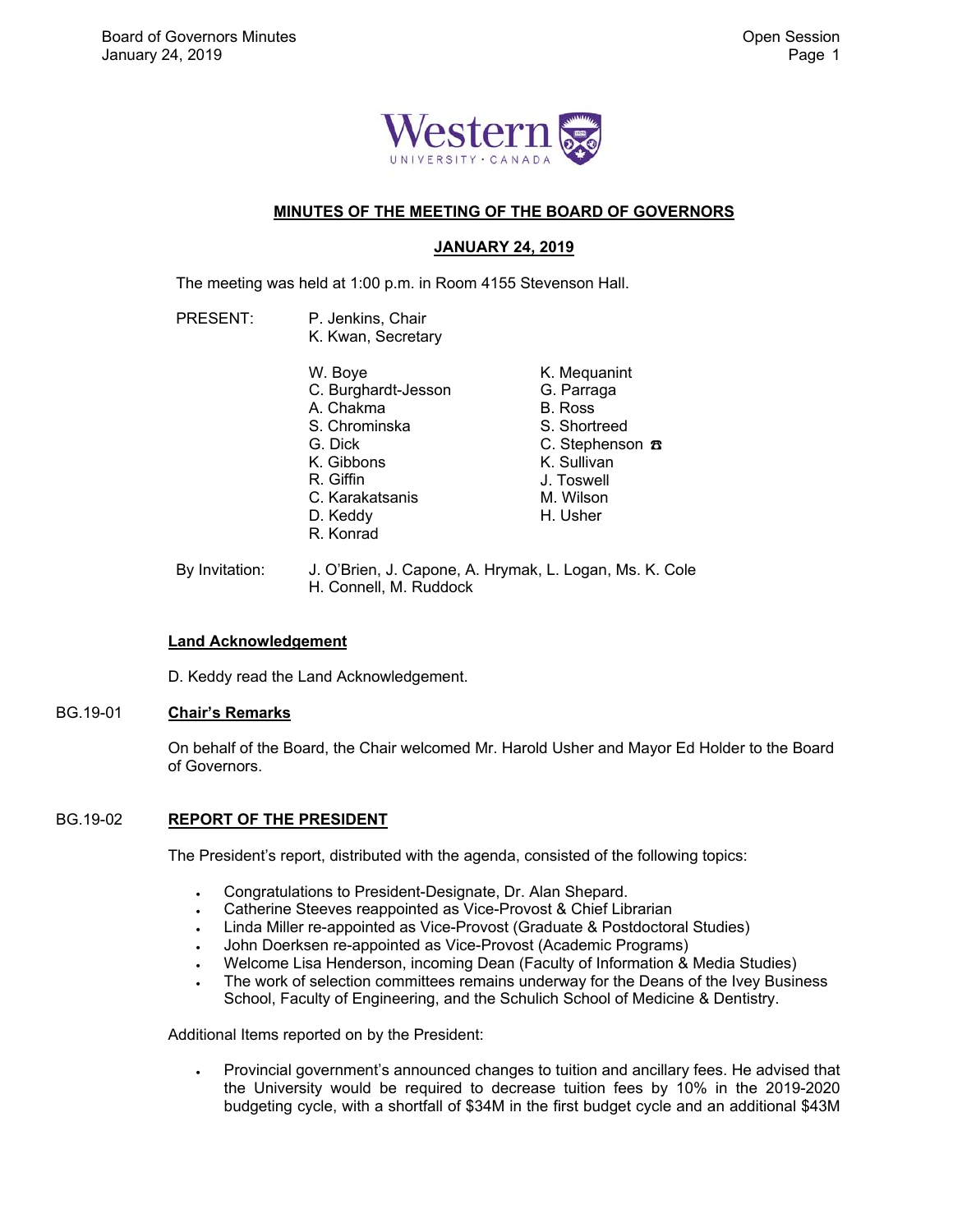shortfall in the preceding budget year.

 The President provided the Board with clarification on how the University will address the funding impact over a two-year period.

### BG.19-03 **UNANIMOUS CONSENT AGENDA** [Appendix I]

It was moved by K. Gibbons, seconded by B. Ross,

That 8 items listed in Appendix 1, Unanimous Consent Agenda be approved or received for information, with the exception of Appendix 3.

### CARRIED

## BG.19-04 **Minutes from the Previous Meeting**

The open session minutes of the meeting of November 29, 2018 were approved as circulated.

## BG.19-05 **Business Arising from the Minutes**

There were no items noted as business arising from the November 29, 2018 minutes.

### **REPORT OF THE PROPERTY & FINANCE COMMITTEE** [Appendix II]

Prior to considering the Report of the Property & Finance Committee, R. Konrad provided a highlevel overview of the recent work of the Committee.

### BG.19-06 **Information Items Reported by the Property & Finance Committee**

The Report of the Property & Finance Committee, detailed in Appendix III, contained the following items that were received for information by unanimous consent:

- Quarterly Ratio Report on Non-Endowed Funds
- Report on Trademark Licensees Doing Business with the Book Store at Western January 2019
- 2018-19 Operating Budget Update as of October 31, 2018
- Report of the Investment Committee
- Student Fee-Funded Units, Ancillaries, Academic Support Units, and Associated Companies Financial Update

### **REPORT OF THE SENIOR POLICY & OPERATIONS COMMITTEE** [Appendix III]

Prior to considering the Report of the Senior Policy & Operations Committee, P. Jenkins provided a high-level overview of the recent work of the Committee.

### BG.19-07 **Information Items Reported by the Senior Policy & Operations Committee**

The Report of the Senior Policy & Operations Committee, detailed in Appendix III, contained the following items that were received for information by unanimous consent:

 Board Appointment: Keith Gibbons to the Western Research Park – Board of Directors for 2019-2020 and on a continuing basis thereafter, effective January 16, 2019.

A Board member noted concerns with the composition of the Board, specifically directing the attention of members to a need for diversity in the membership of the Western Board of